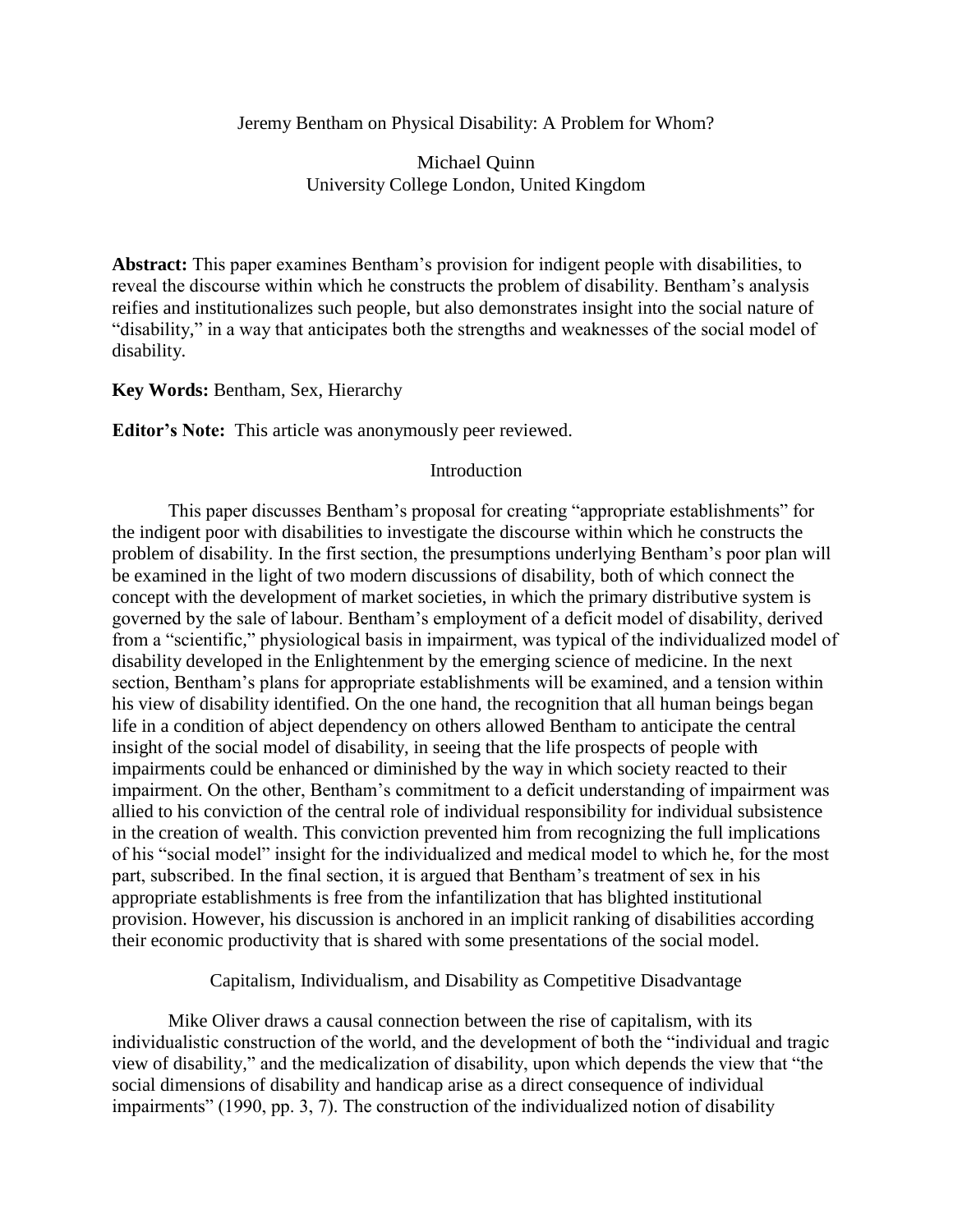buttresses capitalism economically by constructing "disabled people" as part of the reserve pool of labour, and ideologically by imposing inferior status on them (Oliver, 1990). The asylums or workhouses in which people with disabilities were incarcerated after the Poor Law Amendment Act of 1834 stood "as visible monuments to the fate of others who might no longer choose to subjugate themselves to the disciplinary requirements of the new work system" (Oliver, 1990, p. 86).

The causal connection asserted by Oliver between the historical development of capitalist political economy and the emergence of the concept of disability has been contested, on the basis that disability presents other economic systems, characterized by different distributive rules, with similar challenges (Kohrman, 2005). However, as Deborah Stone argues, the twin features of compulsory able-bodiedness in a work-based system of distribution and officially-validated incapacity as the criterion of entry to a needs-based system are found in all modern societies, whether nominally capitalist or socialist. Together these twin features constitute the solution of the distributive dilemma that arises from capital accumulation, whether public or private (Stone, 1985). Stone discusses the way in which the medicalization of disability promised to reinforce the work-based system by providing "objective" criteria that acted as a passport to the needsbased system. Says Stone: "Clinical medicine, then, offered a model of illness that gave legitimacy to claims for social aid, and it offered a method of validation that would render administration of the category [of disability] feasible" (1985, p. 91).

#### Bentham's Poor Plan and Disability

These analyses seem strikingly applicable to the poor law writings of Jeremy Bentham, the English philosopher, jurist, and celebrated proponent of utilitarianism, who, between 1796 and 1798, analyzed the crisis in English poor-relief and proposed a detailed scheme for its reform. Fundamental to Bentham's analysis was the distinction between poverty (defined as "the state of everyone who, in order to obtain subsistence, is forced to have recourse to labour") and indigence ("the state of him who, being destitute of property … is at the same time either unable to labour, or unable even for labour, to procure the supply of which he happens thus to be in want"; 2001, p. 3). For Bentham, the production of both the matter of subsistence and—by the accumulation of surplus productivity―the matter of abundance, or wealth, depended on the "natural" connection between the investment of labour by individuals and the acquisition of individual subsistence. As labour was the source of wealth, so was poverty of labour. A central role of security of property was to encourage industry, while unconditional relief for any but those entirely lacking ability to labour threatened to destroy industry. Bentham asserted the importance of the connection between enjoyment of the fruits of labour and readiness to invest labour (2010, p. 195). Conversely, he repeatedly argued that the supply of subsistence without labour constituted a bounty upon idleness (2001, pp. 51, 56, 149, 171). In short, Bentham was an unapologetic advocate of economic competition between individuals as the motor of increasing wealth, while the energy driving the motor was derived from individual responsibility for individual subsistence. For those without property, the sale of labour power was the only option: "Property, bounty or labour—there are no other sources of existence" (Bentham, 2010, p. 67). In Stone's terminology, the creation of all resources, both those consumed in the way of subsistence and those that constituted the social surplus, depended on the efficient functioning of the workbased system.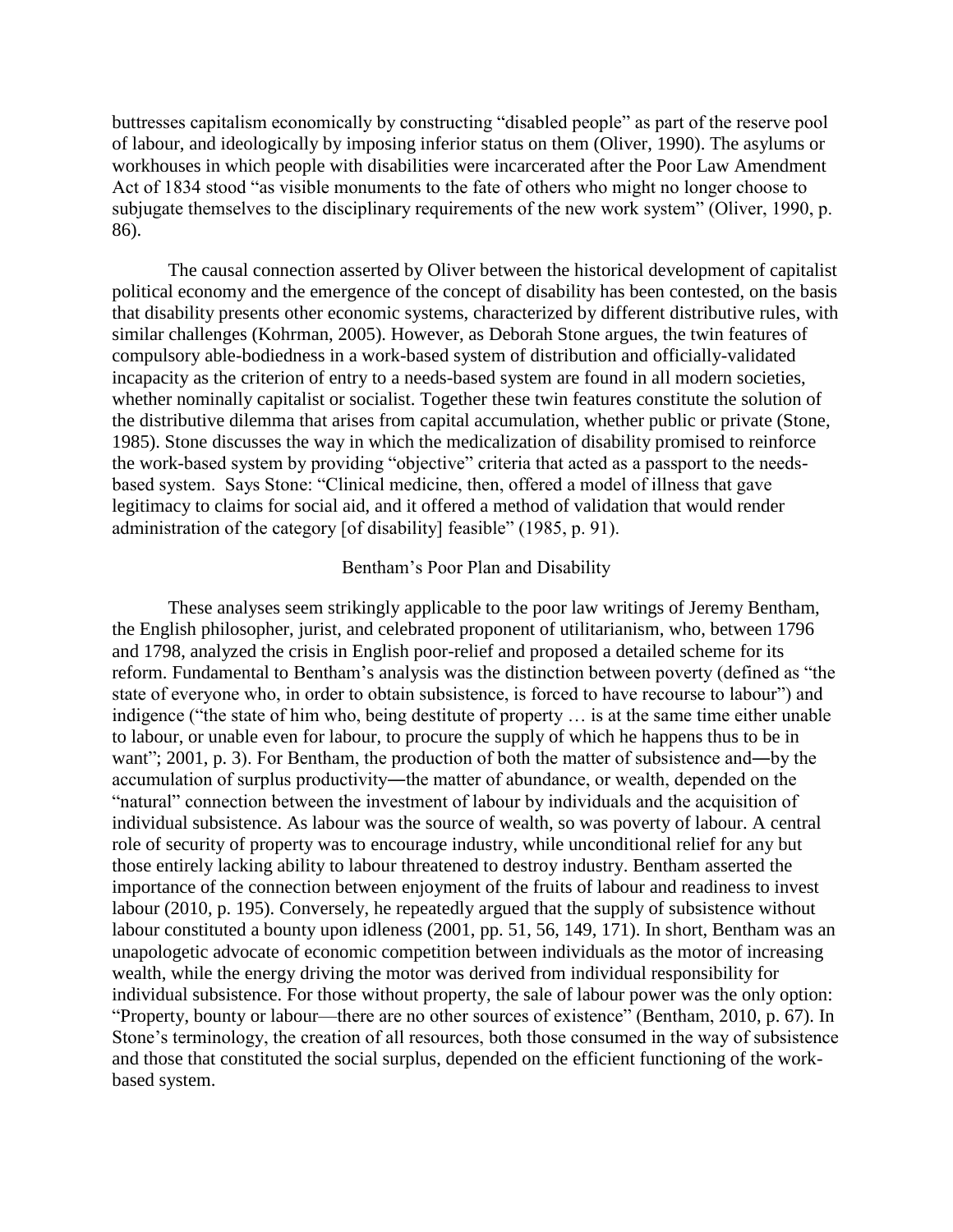Bentham remained committed throughout his career to public provision for the relief of indigence on two grounds. Even where indigence was the result of an agent's irresponsibility, the pain of death outweighed the pain of taxation to fund its prevention. Further, abolishing relief would undermine the security of all, by encouraging those abandoned to their fate to resort to violence (Bentham, 2001, p. 10). However, the state was justified in imposing conditions upon the relief it supplied. First, since the aim of relief was to prevent avoidable starvation, its extent should be limited to the "necessaries of life." Any other arrangement invited the instrumentally rational who preferred comfortable idleness to labour, to down tools and be maintained at the expense of others, "till at last there would be nobody left to labour at all, for any body" (Bentham, 2001, p. 38–9). Second, only where the ability to labour was utterly non-existent could there be such a thing as a free lunch. Since the independent poor were obliged to work in order to subsist, the indigent could have no objection to the condition of working to the extent of their ability in return for relief. Third, since home relief was incompatible with the efficient extraction of labour and was frankly too comfortable an option, the indigent were to be obliged to enter large-scale houses of industry and to remain there until the expense of their relief had been recovered. Clearly, if the marketable ability of the indigent was insufficient to make such a return, they could be confined for the remainder of their lives, while the long-term presence of the aged and infirm in workhouses deterred the rest of the population from seeking to join them, "in repelling from the establishment unfounded claims" (Bentham, 2010, p. 27).

In relation to disability, Oliver argues that the ideology of individualism constructs the disabled individual as a necessary antithesis of the able-bodied individual. The idea of disability as individual pathology is parasitic on the idea of able-bodiedness, which itself is indebted for existence to the rise of capitalism and wage labour (1990). Stone notes the manner in which medically-certified admission to an officially recognized category of disability legitimizes exemption from the work based system (1985). Precisely because aversion to labour was a natural human characteristic, policy-makers feared that such exemptions were likely to prove irresistible to many, hence the insistence on official investigation and certification of disability on empirically demonstrable grounds.

Bentham too believed that instrumental rationality was likely to produce attempts to simulate or fabricate physical impairments and thereby secure subsistence without labour. His general response was to extend the boundary of the work-based system. In his plan, receipt of relief provided no exemption from the obligation to labour, except with reference to the tiny minority utterly incapable of work. He proposed a fourfold division of human agents with regard to ability to generate subsistence through labour, ranging from "utter inability" to "extra ability," that is, capacity to generate a surplus in excess of the amount required to keep body and soul together. He argued that the fact that massive surpluses had been generated over the course of history implied strongly that "*extra-ability* is the *natural* and *general* state of man: and that even *simply adequate* ability, much more *inadequate* ability and *utter* inability, form but so many exceptions to the general rule" (2001, pp. 5–6). Utter inability was in fact almost never encountered:

"Not one in a hundred is absolutely incapable of all employment. Not the motion of a finger—not a step—not a wink—not a whisper—but might be turned to account, in the way of profit, in a system of such magnitude. A bed-ridden person, if he can see and converse,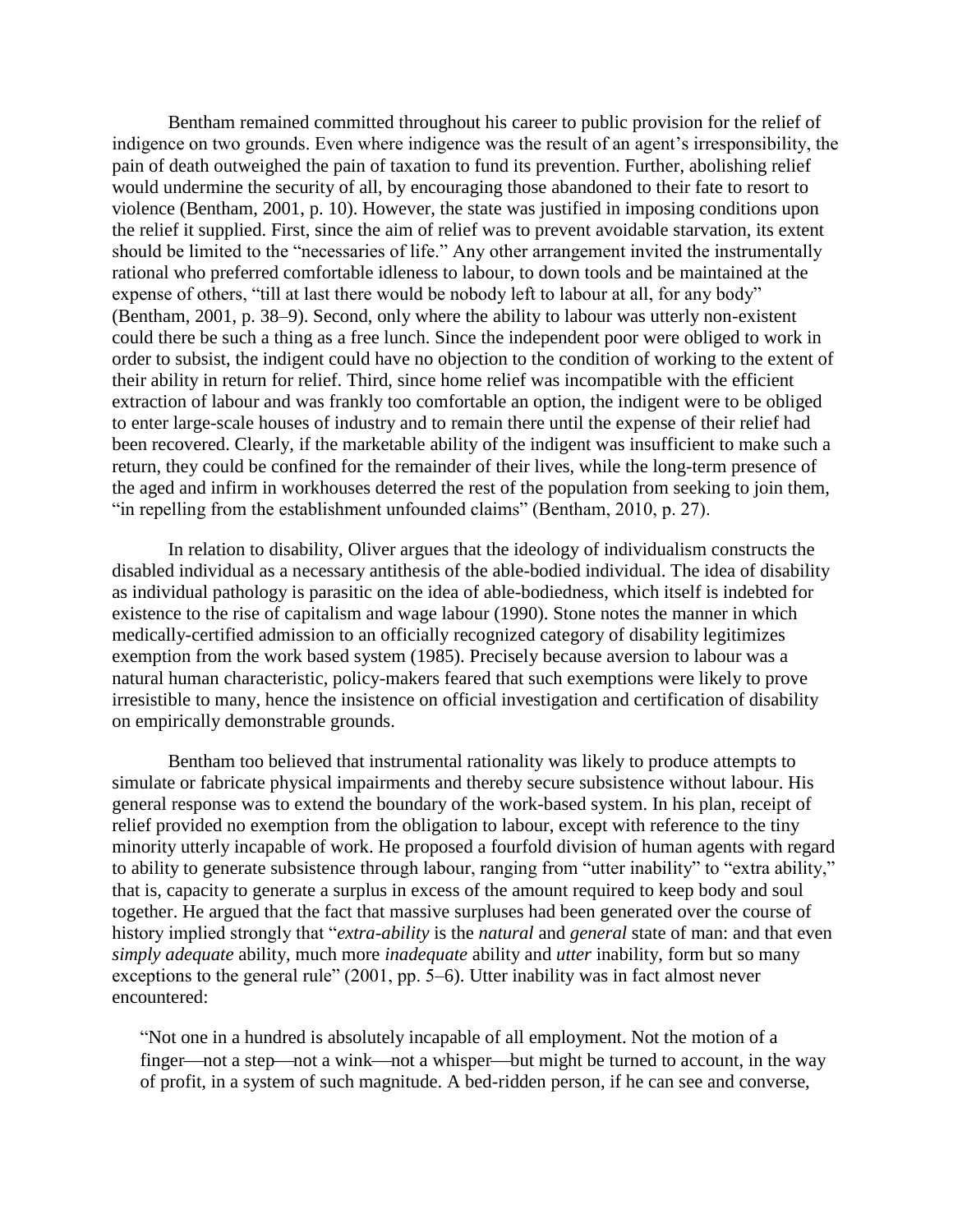may be fit for inspection; or though blind, if he can sit up in the bed, may knit, spin, &c. &c." (Bentham, 2010, p. 518)

Further, since he eschewed the attempt to demarcate between the deserving and the undeserving poor, Bentham was not obliged to distinguish those who would not work from those who could not work, and thus continually to redefine capacity to work, to prevent the burdening of services with the incurable or the lazy (Lawrence, 1996; De Renzi, 2004; Stone, 1985). In his discourse, almost everybody could work, and almost everybody would be obliged to work.

Bentham undertook an exhaustive analysis of the causes of indigence; the fruit of which was the "Table of Cases Calling for Relief" (2010, between pp. 476 and 477). He made an initial distinction between causes external to the individual (unemployment, loss of property) and causes internal to the individual (insanity, physical disability, illness, childbirth, infancy, old age). Bentham's view of disability was explicitly that of a deficit with regard to the ability to secure subsistence through labour, and this deficit approach is encapsulated in his label "Imperfect hands" for the category consisting of the deaf and mute, the deaf, the blind, and "cripples." Individuals suffering from disease, the habitually drunk, and the elderly also faced a decline in ability and were grouped in the category "Feeble hands." The chronically ill, whose ability varied with the severity of their condition, or who, like those suffering from epilepsy, were faced with unpredictable episodes of acute vulnerability, were categorised as "Sick and Well hands." Finally, those suffering particular impairments, such as hernias, that rendered them unfit for a limited range of work though leaving ability intact across an extensive range were allocated to the category "Tender hands." The division of the indigent into categories of "hands" reveals a mercantilist focus with maximizing national wealth through expanding the number of productive labourers (Andrews, 1991). As Bentham himself explained: "The word *Hands* is chosen, as bearing reference to *Employment*, serving thereby to point the attention to the consideration of the *Employments*, to which the persons thus characterized may respectively be competent or incompetent" (2010, between pp. 476 and 477).

The deficit approach is also evident in the book *An Introduction to the Principles of Morals and Legislation*: "By bodily imperfection may be understood that condition which a person is in, who either stands distinguished by any remarkable deformity, or wants any of those parts or faculties, which the ordinary run of persons of the same sex or age is furnished with" (Bentham, 1996, p. 55). Expressing a view that remains prevalent (Hunt, 1966), Bentham viewed all such people as victims of misfortune, in that they lacked capacities possessed by "normal" human beings. Indigence resulting from disability was thus an individual rather than a social problem, its cause being impairment of normal function. Individuals with impairments typically faced competitive disadvantages in securing employment and subsistence. Loss of strength or stamina, periods of complete inability, and sensory impairments could each reduce an individual's earning potential and render them dependent on others, and ultimately the state, for their survival.

This deficit approach is reflected in the World Health Organization definitions of impairment: "any loss or abnormality of psychological, physiological, or anatomical structure and function," and disability: "any restriction or lack (resulting from impairment) of ability to perform an activity in the manner or within the range considered normal for a human being" (World Health Organization, 1980). These definitions likewise identify impairment with deficit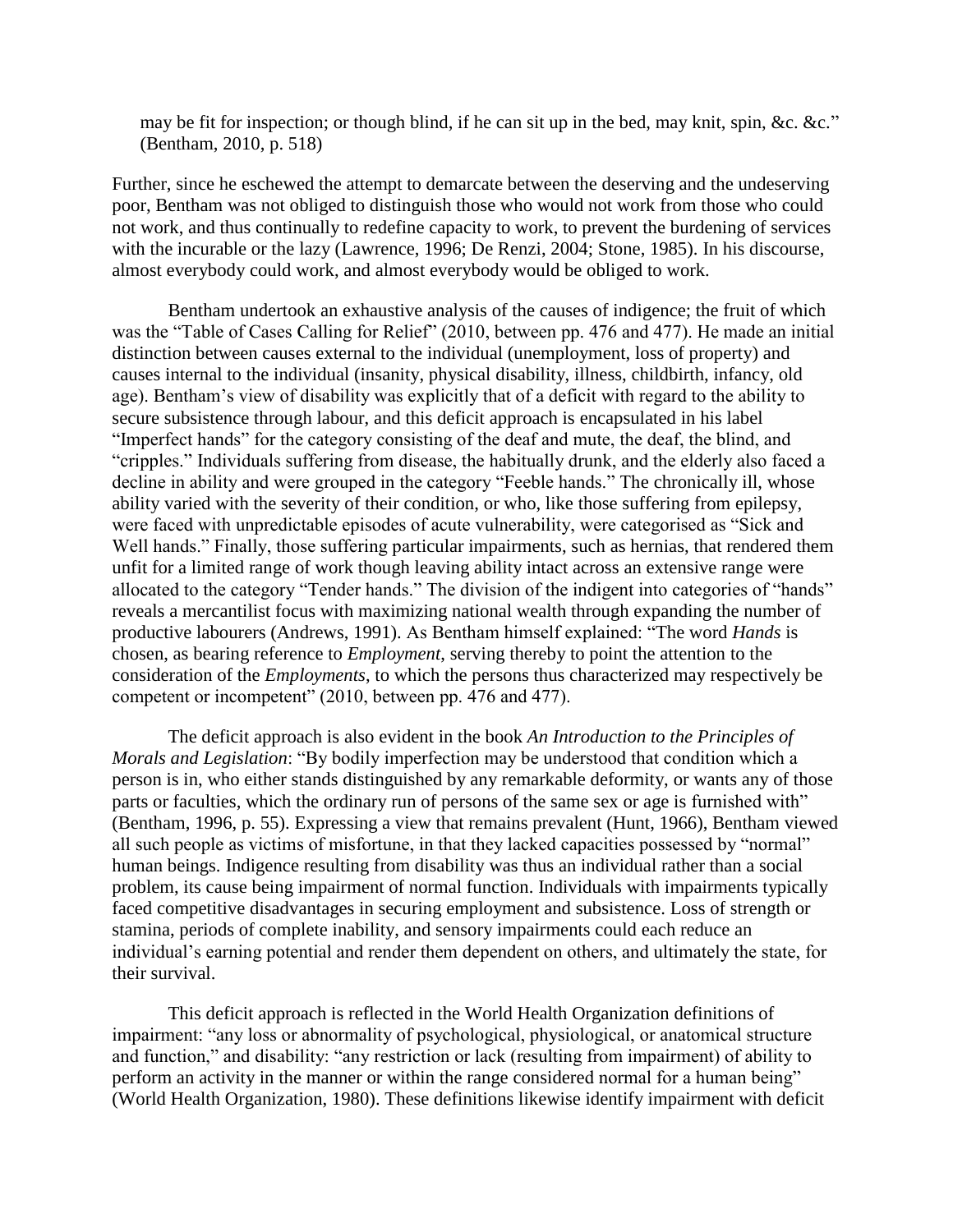and locate the cause of the disability in that deficit, without regard to the social aspect of disability, constituted by the physical, cultural, and political environment that confronts persons with impairment in their efforts to live a life (Oliver, 1990; Abberley, 1998). In this regard, it is significant that Bentham's fourfold division of degrees of ability with regard to labour entails, as its obverse, a fourfold hierarchy of degrees of disability, based upon differences in the productivity of marketable labour, themselves derived in part from differences in functional impairment. As will be argued in the next section, Bentham's recognition that differences in functionality issue from the interaction between the internal fact of bodily impairment and the range of external circumstances constituting the physical and cultural context within which those impairments manifest makes him all too conscious of the socially mediated nature of disability.

For the present, however, the central point is that for Bentham the claim to relief and the obligation to enter the industry house arose not from disability, but from indigence. People with impairments fortunate enough to possess either marketable abilities or families possessed of extra-ability or existing property would never apply for relief and thus never become dependent: "Domestic connections and a permanent source of employment may place a man, though labouring under this affliction [i.e. epilepsy], above the need of public charity: the want of either requisite may expose him to it" (Bentham, 2010, p. 28). Bentham did believe that impairment implied lack or loss of capacity (and that such lack or loss might issue in indigence), whilst provision for indigence, in a context where the sale of labour power provided the main source of income, required a deterrent character. However, he had no desire to confine, segregate, and institutionalize people with disabilities simply because they were people with disabilities.

Oliver notes that capitalism, by its incompatibility with home-working, swept away mechanisms of informal care and undermined "many previously acceptable social roles, such as begging or 'village idiot'" (1990, p. 86). Bentham would have rejected the notion that either begging or village idiocy were acceptable social roles. He knew that people with physical impairments often became beggars: "the idle part find in their respective infirmities, a qualification for exercising ... the profession of a beggar; a profession, which in such a country … may be set down as much superior in point of profit to the vulgar herd of labouring occupations" (2010, p. 26). Under Bentham's scheme, all beggars, whether they have a physical impairment or not, would be obliged to enter the industry house and to work. His defence of coercion was uncompromising. First, begging destroyed the connection between investment of labour and acquisition of subsistence and thereby undermined the motivation to labour. Introducing Bentham's conditions of relief without coercive measures to eradicate begging would multiply the population of mendicants exponentially. Second, Bentham believed that extended idleness was itself immoral and contrary to the long term interests of the idle: "The habit of industry is a source of plenty and happiness. The habit of idleness in one who has property is a cause of uneasiness, and, in one who has no property, of indigence and wretchedness" (2001, p. 45). In this he echoes a connection between disciplined industry and good morals found in the writings of several theorists of punishment, and which has been traced back to Thomas More's *Utopia* (1965): "Utility was the guiding principle in their ideal societies. Every author considered idleness as the supreme vice, and begging was to be combated through employment plans and repressive measures" (Spierenburg, 1996, p. 21). The habit of idleness was at the root of both indigence and criminality, while the message from the materialist and associationist psychology of Hartley and Helvetius was that habits could be reformed: "The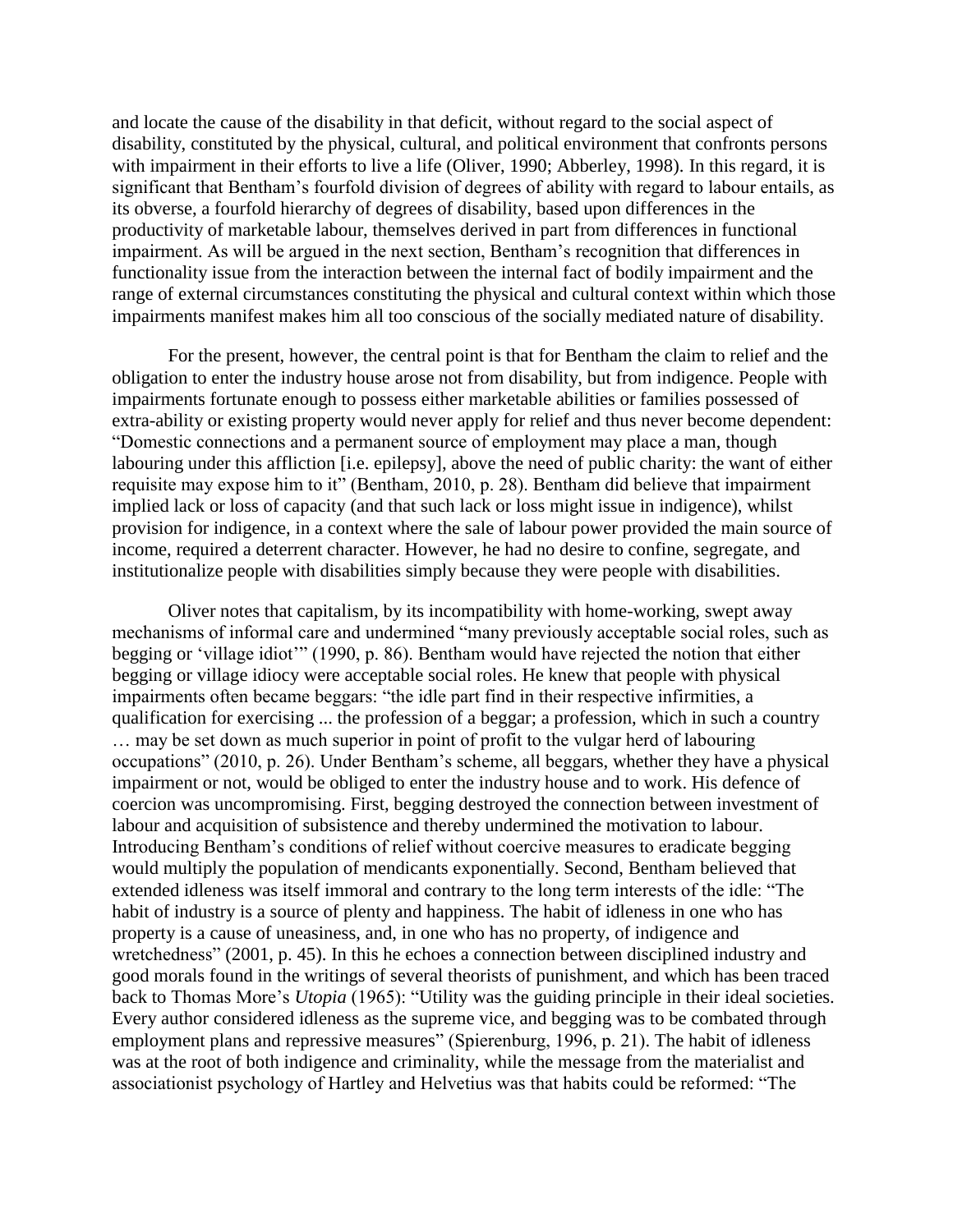overwhelming corrupting influence in the lives of the poor that tempted them into crime was idleness; and the cure for idleness was work" (Semple, 1993, p. 155).

Bentham was a typical enlightenment thinker. He believed that the amelioration of human affairs depended upon the replacement of prejudice with reason. He also believed that whole swathes of human activity, previously considered to be outside the sphere of governmental action, would benefit from subjection to public policy founded on rational, empirical knowledge, the result of inductive inferences from quantifiable data, accumulated through repeatable observation and experiment (Rose, 1994; Jenner, 2004).

In his poor law writings, Bentham lamented the lack of statistical data upon which to base firm conclusions (2010) and promised that the National Charity Company would generate invaluable quantitative data on a host of subjects, from meteorology to epidemiology, from the healthiest diet to the healthiest age to commence sexual activity. The industry houses were to be centres both for the collation of data and for experiment, laboratories offering unexampled opportunities for the expansion of useful knowledge: "Observation and experiment compose the basis of all knowledge. ...The institution of the proposed Company would afford the first opportunity ever presented to mankind, of enriching the treasury of useful knowledge by contributions furnished on a national scale" (2010, p. 624). The paupers upon whom such experimentation was to be performed were indeed objectified, but Bentham did envisage imposing ethical restraints to protect the health and safety of the subjects (2001; see also Bentham, n.d., UC cliii. 337).

From a contemporary perspective, the notion that the human sciences could give rise to unproblematically objective knowledge may seem somewhat naive. Foucault demonstrated that medical knowledge was not simply lying about, waiting to be "discovered," but was constructed, in a Faustian exchange between the medical profession and the state. In defining health, medicine functioned as an extraordinarily powerful normalizing discourse:

"Medicine must no longer be confined to a body of techniques for curing ills and of the knowledge that they require; it will also embrace a knowledge of *healthy man*, that is, a study of *non-sick man* and a definition of the *model man*. In the ordering of human existence it assumes a normative posture, which authorizes it not only to distribute advice as to healthy life, but also to dictate the standards for physical and moral relations of the individual and of the society in which he lives." (1973, p. 34)

It is as part of this normalizing discourse that disability becomes medicalized and located as a problem with the physical functioning of people with disabilities. Deviance is departure from the normal, and people with disability who do so depart, whether they wish to or no, while such departure is typically characterized as unfortunate, useless, and sick (Hunt, 1966, p. 146). Stone details the manner in which the political role of medicine in the definition of disability has been contested within the medical profession itself, thereby providing an illustration of the impact on the content of particular bodies of knowledge, of the political and cultural context within which they develop (1985). However, with the hindsight lent by two hundred years of medical hegemony and the critique thereof, it seems that the strategic importance of medical knowledge and its promise of effective definition and treatment of problems proved simply irresistible to policy-makers (Rose, 1994; Jones, 1996; Risse, 1996).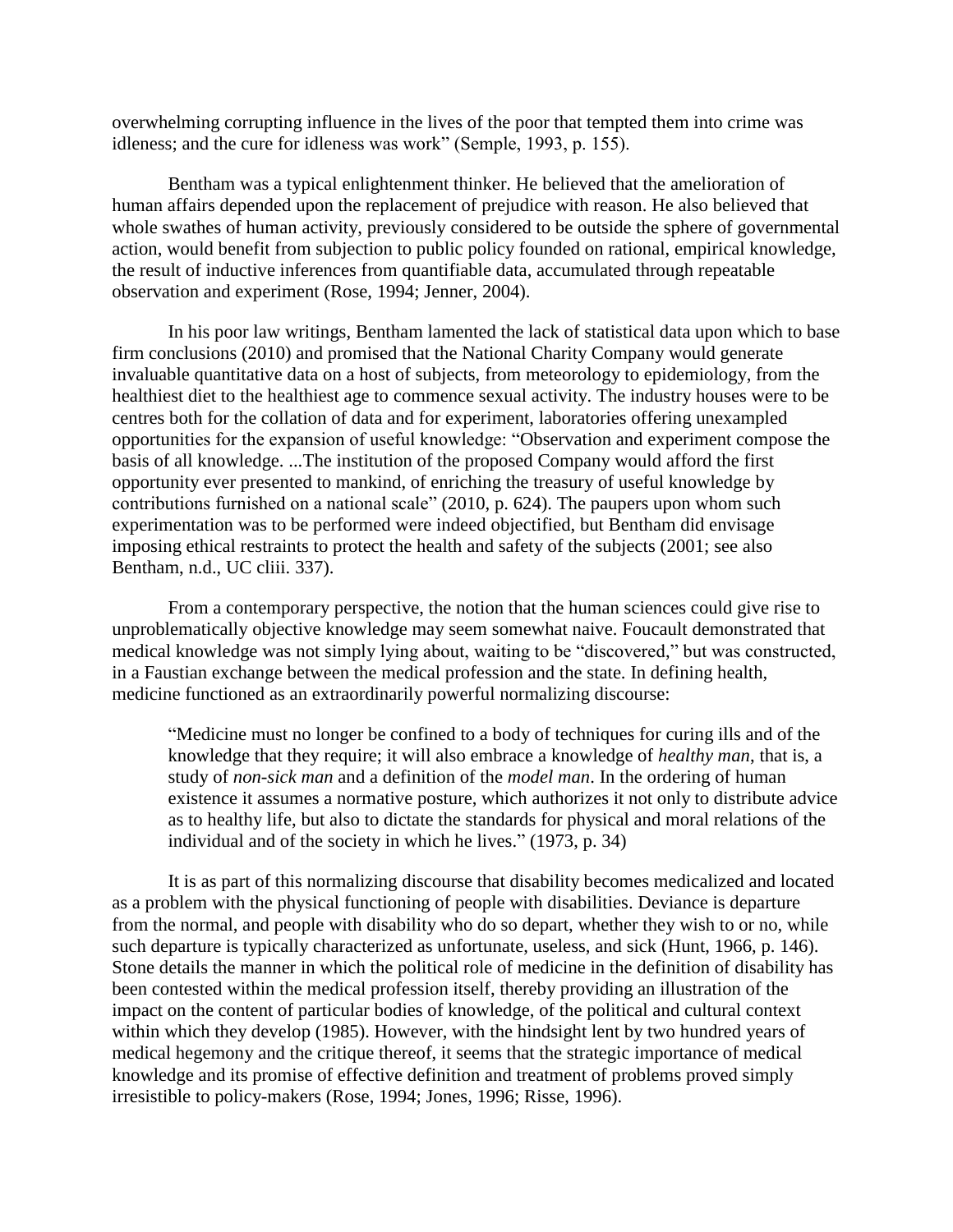# "Appropriate Establishments": Elements of the Social Model?

Bentham proposed that provision for indigent persons who were insane (including persons who would currently be described as having learning disabilities), deaf and dumb, or blind should be made in specific industry houses called "appropriate establishments." With regard to persons with other physical impairments, he concluded that they "may require something of particularity in respect of employment and attendance, but not any separation in point of place." (2010, p. 166) The reason concerned the division of labour and the manner in which manufacturing processes could be broken down into separate operations, some of which could be adapted to their remaining faculties: "The convenience of the business would therefore require a mixture of workmen, the partly disabled with the undisabled." (2010, p. 166) One final category of hands might require an appropriate establishment, not because of any benefit to them, but because of their fellows' reaction to the impairment, namely "persons labouring under a degree of bodily deformity too striking to admit of their [being] left to mix with society at large." (2010, p. 153) Here, Bentham's concern is utterly unrelated to any hierarchy of impairment based on productivity, since there is no necessary correlation between unsightliness and ability to labour. If there is a hierarchy at work, it is rather the binary opposition between those with unsightly impairments and the "ordinary run of persons," and it is the sensitivities of the latter that Bentham is concerned to protect. He also suggested that persons with unsightly impairments be accommodated in establishments for the blind, who would suffer no inconvenience from exposure to "deformity or disease particularly loathsome or offensive to the sight" (2010, p. 26).

Bentham listed the reasons for appropriate establishments as follows:

- 1. Appropriate Education.
- 2. Appropriate [medical] Attendance.
- 3. Appropriate instruction in regard to Employment.
- 4. Exercise of appropriate employment, when instructed in it.
- 5. Religious instruction and exercise. (2010, p. 154)

One reason for gathering indigent people with disabilities in appropriate establishments was that everybody benefited: the patients, from expert medical attention, the doctors, from opportunities for learning in "a school for philosophical and medical science" (2010, p. 161), and the public, from the dissemination of such learning. Bentham did have faith in the objectivity of medicine and in the motives of medical men. In his industry houses, medicine trumped economics when the two collided.

Central to the justification of appropriate establishments was the assertion that "Rare and particular cases excepted, the remnants of ability possessed by persons labouring under … modifications of bodily imperfections are capable of being as profitably employ'd as the entire stock of ability possessed by individuals at large" (2010, p. 26). People with sensory impairments required assistance in developing their capacities, in addition to that required by the able-bodied. In small parish workhouses, the provision of such assistance would be ruinously expensive, and few parishes could purchase the necessary equipment and expertise in medicine, education, or employment-training, for the benefit of the handful of recipients that the parish would supply. In a national system of large-scale regional centres, the necessary assistance could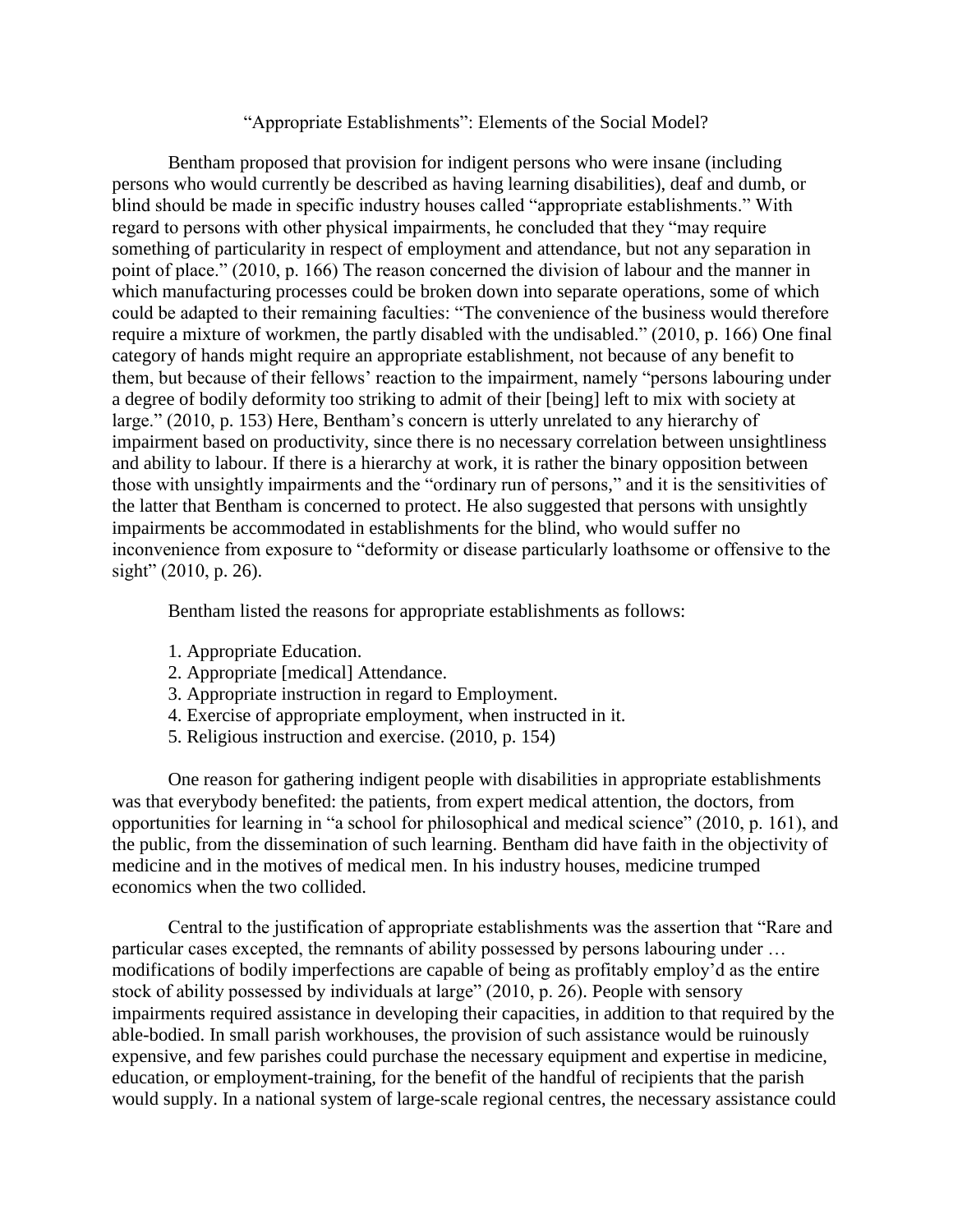be given to two thousand people with impairments in each appropriate establishment by a small (and therefore relatively cheap) staff of specialist doctors and teachers.

Bentham recognized that all human beings were born into a state of helpless dependence, and that all would perish without external assistance. People with physical impairments were likely to require additional assistance to enable them to function, so that the level of their disability would depend on the reaction of others to the impairment. That reaction could be enabling or disabling, as Bentham noted with reference to the deaf and dumb:

"These are either ideots or of sound mind, destitute of or endowed with intelligence, according to the species and degree of care that has been bestowed upon them at an early part of life. A deaf and dumb person left a prey to his infirmities, treated with no other care than what is bestowed upon the common run of the children of the poor, remains all his life a wretched ideot, a being scarce human, consuming the labour of others, and altogether incapable of paying for it by any exertion of his own: the same person, brought up in a manner adapted to his deficiencies, may be rendered as valuable a member of society in every sense, the economical one not excepted, as if no such infirmity had fallen to his share.

A thousand persons labouring under this species of infirmity would, by the help of a suitable education, for which able professors are not wanting, be just as capable of earning their own maintenance ... as any other thousand persons that could be named." (2010, p. 161)

Bentham made the same point with reference to the blind (2010, p. 163) and was explicit that the goal of investing resources in development of capacities of people with physical impairments was to facilitate their independence: "here they would be fitted, according to their several measures of ability in other respects, for obtaining employ on a footing of independence" (2010, p. 164).

In all this there was explicit recognition of the social aspect of disability and anticipation of the insights of the social model of disability, which "makes a clear distinction between impairment and disability: the former refers to biological characteristics of the body and the mind, and the latter to society's failure to address the needs of disabled people." (Barnes, 1998, p. 78) It is true that Bentham's attempts to utilize the economies of scale offered by the National Charity Company to provide suitable education and training to persons with physical impairments were all supply-side measures, aimed at making "disabled people suitable for work" (Oliver, 1990, p. 86). Thus these measures did not attempt to challenge the barriers, whether in terms of the organization of work, or of cultural beliefs or prejudices, that might depress the demand for such labour. However, within Bentham's rationale for appropriate establishments is to be found a statement of the central insight of the social model of disability.

It should be noted that Bentham's analysis shares in the alleged weaknesses of the social model, insofar as that model retains a focus on removable obstacles to productivity presented by the material structuring of the world in which people with impairments attempt to function. The social model has been criticized precisely for containing its own hierarchies of disability, derived, like Bentham's, from a materialist ontology. Such an ontology overlooks hierarchies, for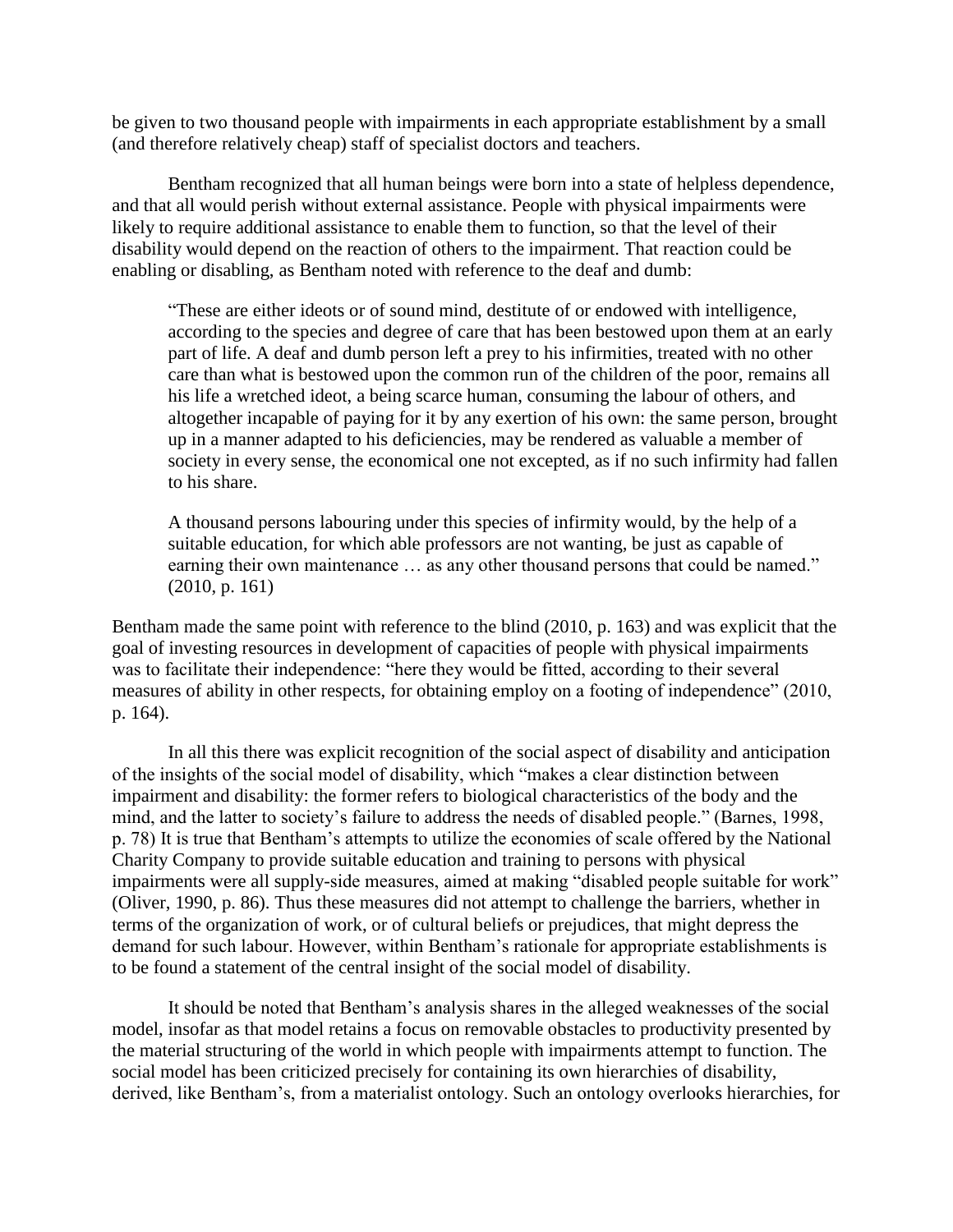instance of gender or ethnicity, that have very real consequences on individual lives both inside and outside the productive, public sphere (Morris, 1996; Tregaskis, 2002; Vernon, 1996, 1999).

Jo Wolff distinguishes between the medical and social models of disability by the imperatives to which they give rise (2002). The medical model commands "Change the individual," typically by medical intervention or provision of artificial aids, whereas the social demands "Change the world," for instance by legislative requirements for equal access to buildings and transport systems. There are at least two reasons for Bentham's failure to develop his insight into the social nature of disability. First, Bentham's political economy, with its central tenet of individual responsibility for individual subsistence and its understanding that the production of the social surplus depended on incentives to labour, of itself stifles the development of the social model, at least insofar as that model bears implications for redistribution of scarce resources. Bentham would be very wary about any model that might produce a claim for compensatory expenditure on grounds of the injustice of the disadvantages arising from impairment and or disability. Equality of well-being is for him an illusory and dangerous goal, while the social surplus was simply neither large nor robust enough to finance, for instance, the nullification of all such disadvantages (Bentham, 1838).

Second, whilst Bentham understood that the effects of impairment could be exacerbated or mitigated by the context in which people with impairments functioned, he would, I think, assert the existence of an irreducible, biologically verifiable element in the notion of impairment. Bentham might well have agreed that disability was a social construct, but he saw individual impairment as a natural fact. Again, Bentham shares in the alleged weaknesses of the social model, which has itself has been criticized on the basis of its binary division between disability and impairment. This division "de-medicalises disability, but simultaneously leaves the impaired body in the exclusive jurisdiction of medical hermeneutics" (Hughes & Patterson, 1997, p. 330). Further, repeated attempts to transcend the "impairment/disability divide" from a sociological or anthropological perspective, and to reclaim the body from biology (Shakespeare & Watson, 1997, 2002) have themselves been dismissed (as, presumably, would Bentham's entire intellectual enterprise) as "mechanistic and mired in reductionism" (Hughes, 2007, p. 682).

There are significant ironies in the presence of the central insight of the social model in Bentham's poor law proposals. First, one motive for the provision of appropriate establishments was the possibility of profit from the previously unexploited capacity for labour of people with disabilities. Second, Bentham believed the provision of appropriate establishments to be affordable in part because of the profits derivable from the labour of an expanding population of apprentices, indentured to the National Charity Company until the age of twenty-one. These apprentices combined low maintenance costs with high productivity. Productive labour was to commence at four years of age, when maintenance costs were trifling, and reached its maximum return well before the age of liberation. Specific assistance to people with disabilities was possible partly thanks to cross-subsidy from the profits arising from the quite explicit exploitation of child labour (Bentham, 2001).

Sexuality and Disability in Bentham's Industry Houses

There has been significant criticism of the still prevalent myth that "disability and sexuality are incompatible" (Shakespeare, Gillespie-Sells, & Davies, 1996, p. 9; see also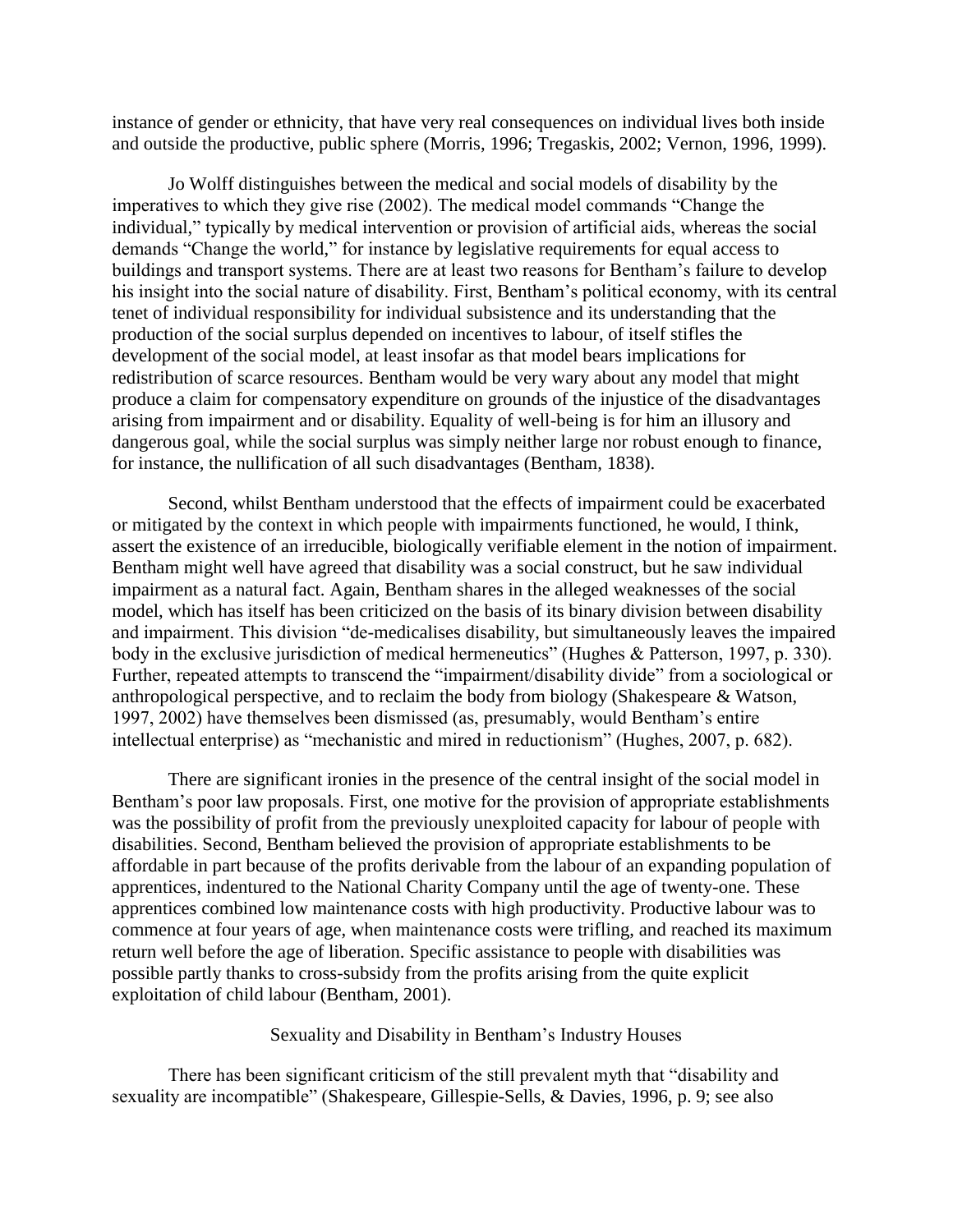Shuttleworth, 2004). This oppressive attitude has had powerful effects in residential institutions for people with disabilities in terms of the infantilization of residents as childlike, asexual beings: "This failure to prioritize matters which are highly significant to most adults, including most disabled adults, reflects a failure to consider disabled people as fully human" (Shakespeare et al., 1996, p. 87). Conversely, the history of sexual abuse of vulnerable people with disabilities in such settings, by staff and other residents, provides a salutary warning about the problems of closed, uninspected institutions (Shakespeare et al., 1996).

With regard to the danger of abuse, it should be pointed out that the management of the panopticon industry houses was designed to be as transparent as possible, while the size of each house would make it a centre of public attention and interest (Bentham 2010). Bentham believed that sexual abuse in his industry houses would be impossible and included "security against seduction" in his enumeration of "pauper comforts" (2010, p. 657). With regard to infantilization, Bentham would surely have agreed with Shakespeare on the centrality of emotional and sexual intimacy to human happiness. In discussion of the pauper apprentices, he advocated the early commencement of sexual relations and the availability of marriage, limited only by cautions regarding the necessity of a degree of emotional maturity, and the possible effects on physical health. His rationale was simply that an early start meant a longer period during which sexual intimacy might be enjoyed: "every portion of time, which … might have been passed in the social state, and yet is suffered to pass away in celibacy, is so much lost to happiness" (2010, p. 653–4n.).

If Bentham's view on the centrality of intimacy was enlightened, his assumptions about the sexual partners of the indigent with disabilities were less so. In short, he was guilty of assuming that their field of available partners was made up of other people with disabilities. As he wrote with reference to the deaf and dumb:

"In such an establishment each individual might at a proper age find a companion of the opposite sex to share with it the burden of the infirmities common to both: and the comforts of matrimony may thus fall to the share [of] many a contented being, who … in the cottage in which he might have been put to board at parish expence, would have dragged out a miserable and solitary existence, shunned as a monster, and scarcely regarded as belonging to the society of men." (2010, p. 162)

In so far as the deaf and dumb in an appropriate establishment are segregated from the rest of the indigent population, Bentham might argue that the field of potential partners was necessarily limited to people with the same impairment. However, it seems likely that he shared the still prevalent assumption that people with disabilities were more comfortable "sticking with their own kind" (Shakespeare et al., 1996, p. 92). Thus Bentham commented with regard to the deaf and dumb, "persons of this description are very convenient company for one another, and but indifferent company for others" (2010, p. 160), and saw their "being educated or associated with persons of the opposite sex, partakers of the same infirmity" (2010, p. 645), as an efficient cause of opening to them of the possibility of matrimony.

Hierarchies of Pain and Productivity: Sex, Procreation, and Self-Maintenance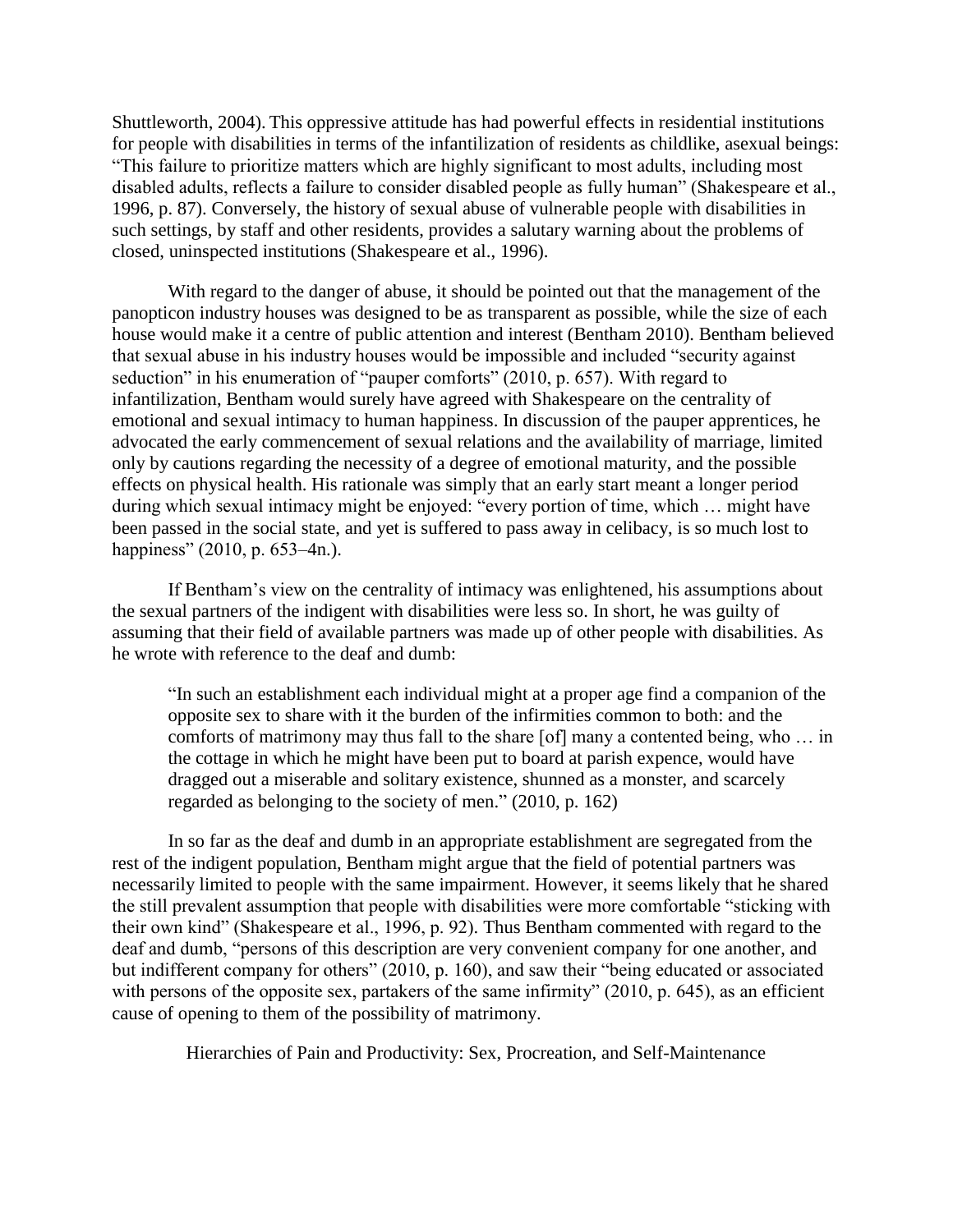Discussion of sex raises the issue of eugenics directly. Since the concept was not developed until long after Bentham's death, we lack direct evidence for his attitude to either eugenics in theory or to the large-scale compulsory sterilization of people with a range of physical and intellectual impairments to which it led in practice. It does seem clear that Bentham's appropriate establishments, like all his industry houses, would be scenes of significant reproductive sexual activity. While it would be disingenuous not to point out that the offspring of all apprentice unions would be indentured to the Company until the age of twentyone, thus increasing its supply of profitable apprentices, Bentham clearly did not view physical impairment as a bar to sexual activity. In enumerating the pauper comforts available to the indigent with significant physical impairments, that is those who require appropriate establishments, he refers specifically to "Facility in regard to obtaining the comforts of matrimony." (2010, p. 653) Bentham went on to argue that the education received would have the effect of allowing the marriage to remain economically viable on the couple's departure from the house.

Nevertheless, the issue of sex poses questions to Bentham's view that impairment, insofar as it constituted loss of capacity, was an harm, that is a cause of pain or loss of pleasure. The individual with an impairment could reasonably be expected to wish to be without it, that is, to be possessed of relatively greater capacities. This is to say that impairment is, of itself, something undesirable. Abberley describes the view that "impaired modes of being are undesirable," as "eugenicist," and "in essence, genocidal" (1998, p. 84). But, of itself, the view that impairment is undesirable entails nothing with regard to the treatment of people with impairments. In just the same way, the view that greater capacity—physical, intellectual, or moral—is more desirable than less does not entail a desire to terminate the lives of human beings who experience a relative lack of such capacity.

Some advocates of the social model of disability, recognizing that physical impairments can lead to enduring pain, agree that bodily impairment is very often a negative experience, regardless of society's response to it: "it would be ... wrong to ignore the issue of impairment, and the desire of many disabled people to avoid the pain and discomfort which it brings" (Shakespeare et al., 1996, p. 185). Bentham discussed bodily imperfection as one of twenty-four primary circumstances influencing sensibility, that is, facts relating to individuals that operate to enhance or diminish the pleasure or pain consequent on good or bad experiences (1996). Such circumstances include physical properties (for instance health and strength), psychological properties (for instance intellectual powers and bent of inclinations), and external facts (for instance pecuniary circumstances). In relation to each such circumstance, human agents are distributed along a continuum, while the condition of any individual occupying a position below the median in that particular distribution can be described in terms of a deficit, or impairment, in relation to the statistical norm. Bentham refers directly to the statistical norm in defining people with bodily imperfections as wanting "any of those parts or faculties, which the ordinary run of persons of the same sex or age is furnished with" (1996, p. 55). For instance, I think that my life would go better with a functioning pancreas, and I could certainly do without the herniated lumbar disc. Both these impairments have a negative impact on my capacities, but neither would imply, for Bentham, any denial of my claim to have my pains and pleasures taken into account in framing rules governing interaction with my fellows. Physical impairment thus constitutes, for Bentham, one of an extensive, multi-dimensional range of circumstances that impact on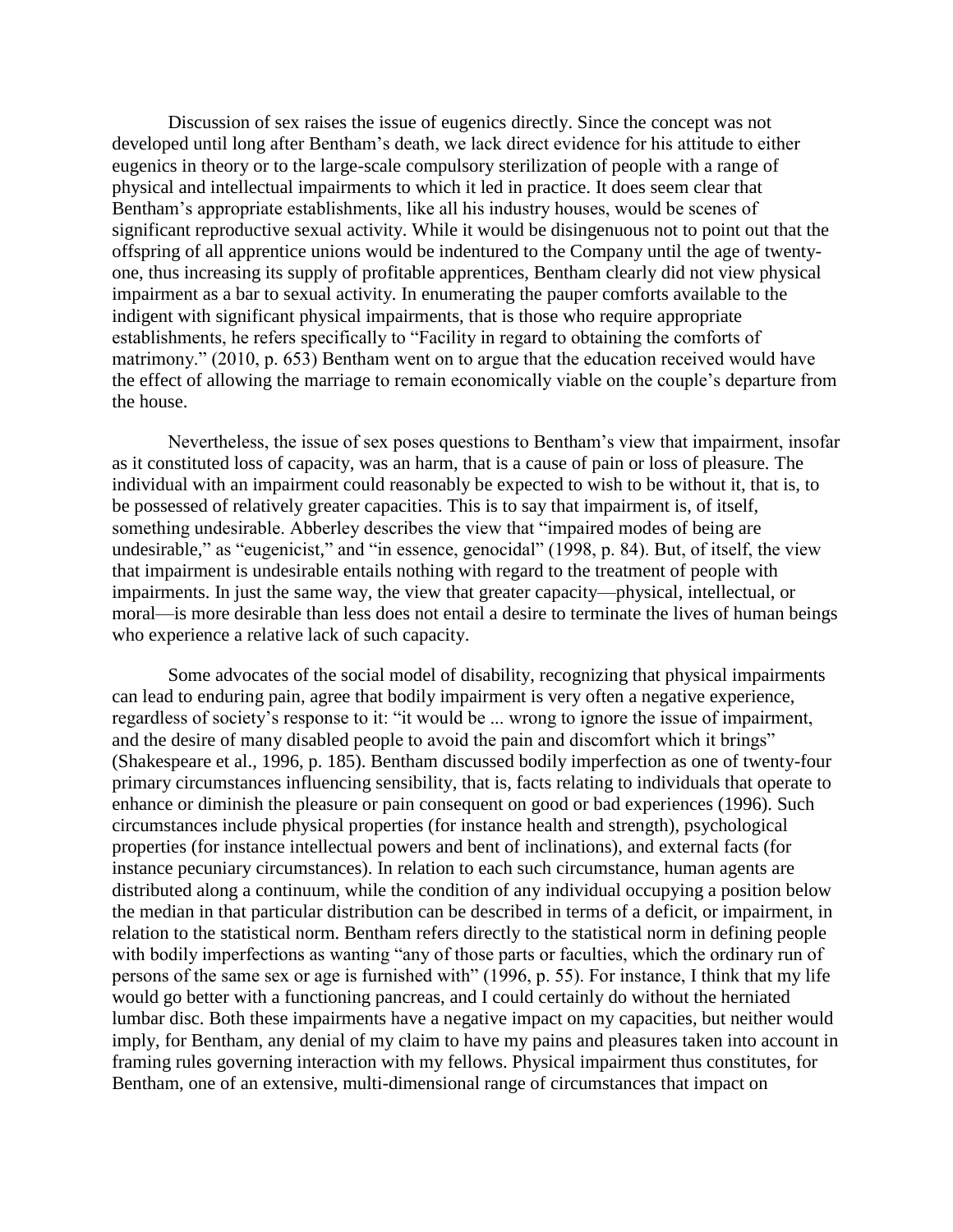individual well-being. What, he might ask, is gained by denying that impairment entails loss of capacity?

Abberley correctly cautions that an irreducible core of people with severe impairments will remain unemployed and therefore economically non-contributing, despite all possible efforts to extend economic opportunities to people with disabilities (1998). The view, which infects Marxist and Capitalist theories, together with early versions of the social model, that human beings are defined by their labour, both devalues and questions the full humanity of those incapable of labour. For his part, Bentham would have believed that *ceteris paribus*, a society in which there were no incidence of physical impairment, would be a better, that is happier, society, liable to contain more pleasure and less pain than one in which such incidence was common. However, his reaction to the existence of such impairments was not to propose the elimination of their possessors, on the basis of their imperfection in relation to some ideal standard of humanity. Instead, he first asserted a right to unconditional relief at public expense on the part of those with impairments severe enough to destroy completely their ability to generate value through labour (a right founded precisely in that inability). He then attempted to facilitate the development of the skills, and thereby the value of the labour, of those people with impairments who retained such abilities.

Bentham does not, however, address the issue of whether to encourage or allow procreative sex between two individuals whose offspring is very unlikely ever to earn its own maintenance. He frankly admits that, "Justice and Humanity out of the question" (that is, "in point of unfeeling economy") it would be better for the National Charity Company if every child destined to die before making a return in profitable labour "should perish the instant of its birth." (Bentham, 2010, p. 449) Elsewhere he argues both that accurately identifying such children would require superhuman foresight, and that killing such loss-makers would be ruled out by the transparency of the management: the public would not endorse infanticide (2010, p. 117). He also takes great pains to make the remuneration of nurses in the industry houses dependent upon reducing the rate of mortality amongst the children (2010, pp. 116-18, 516-18).

On the one hand, given the right assistance, Bentham viewed many physical impairments as no obstacle to self-maintenance. On the other—to apply his thought to an anachronistic scenario in which genetic screening indicates that a developing foetus has an incurable impairment that will prevent any possibility of self-maintenance—while he would argue that, for the opulent, any decision regarding termination remained the prerogative of the parents, he might well advise them that a termination was the best, that is, pain minimizing, option. His rationale would be grounded on the inability of the foetus, or indeed the neo-natal infant, to suffer pain from the disappointment of expectations:

"It possesses not as yet any such faculty as that of reflection: it has no anticipation of the future: it has no recollection of the past: scarcely can it be said to be possessed of so much as the faculty of consciousness. Of life it may, with unerring certainty, be deprived without any sense of suffering: for before it can have had time to suffer, all sensation is at an end." (Bentham, n.d., UC lxxiv. 137)

In accordance with this view, given a choice regarding the prevention of the conception of a fœtus likely to experience a life of disproportionate suffering and certain to be able neither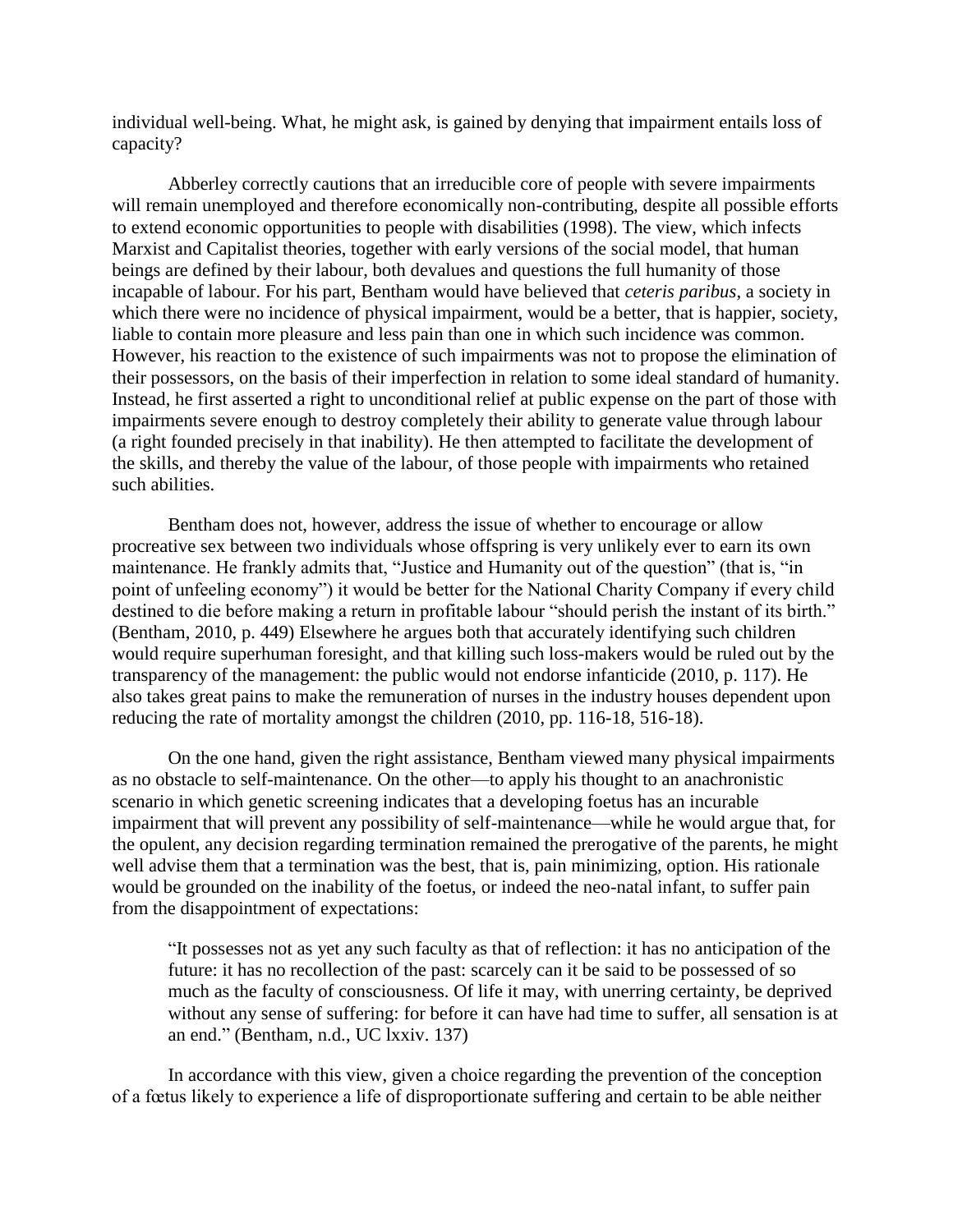to maintain itself nor to contribute to their profit, the National Charity Company would surely embrace a strategy of prevention. By parallel reasoning, the company might well reach the same conclusion in relation to a similarly circumstanced fœtus after conception, and indeed in relation to a similarly circumstanced new-born infant. It would be likely, that is to say, to endorse both termination and neo-natal infanticide in such cases, with the caveat that such a policy should not be pursued if it would outrage public opinion. It remains true that Bentham has no desire to remove people with impairments from the public domain simply on the basis of those impairments. However, there is a threshold, defined in part by a likelihood of acute and prolonged pain, and in part by a lack of capacity for productive labour, below which he would be driven to assert the legitimacy of preventing conception, of aborting fœtuses, and indeed of killing infants with severe impairments. In this regard, Bentham would endorse the position of Singer (1994; see also Kuhse & Singer, 1985) and rely in part on the same argument, namely that it is an error to confuse neo-natal infants with persons.

However, given his view that "unprolific sensuality ought not to be esteemed vice" (Bentham, n.d., UC lxxiv. 124), Bentham would argue that the pleasure of sex was logically entirely separable from the production of children, while birth control rendered the separation wholly practicable. In his view, sexual intimacy might well be central to well-being, but parenthood was not. Under the National Charity Company, a eugenicist hierarchy among the dependent poor would be likely to emerge, in that indigent people with a high risk of passing on genetic impairments severe enough to issue in the inability of their children to contribute economically might well be coercively prevented from procreating. It should be noted that Bentham would view the denial of the possibility of parenthood as a much lesser pain than the denial of sexual intimacy: "*After* birth, in how high a degree soever, the child is an object of *love*, *before* birth, to indigent parents, the same child could scarcely have been an object of *desire*" (1983, p. 113).

#### Conclusion: An Individual or a Social Problem?

In reading Bentham's poor law writings, there are moments when it seems as if Bentham had made a positive effort to demonstrate the close connections between the development of capitalism and the medical model of disability. The insistence on individual responsibility for individual subsistence, the fourfold division of ability, the notion of imperfect hands, and the privileging of medicine in the industry house all show Bentham individualizing disability and making it a medical issue. The problem began with individual impairment, from which indigence often followed. However, at no stage did Bentham advocate the segregation and confinement of people with physical impairments simply on the basis of their impairment. Indigence, not disability, was his criterion for admission to the poor house.

The study of his provision of appropriate establishments provides a different perspective on Bentham's attitude to disability. Here, there are anticipations of the social model of disability and attempts to provide a social response to impairment that might compensate for the barriers operative in the able-bodied, free market world. However, Bentham's thought was both too individualistic and too biologically essentialist to permit either a fully-fledged articulation of the social model or an anticipation of the critiques to which that model has given rise. To his great credit, he believed that the National Charity Company possessed the resources to provide necessary training and assistance to those with physical disabilities, so that imperfect hands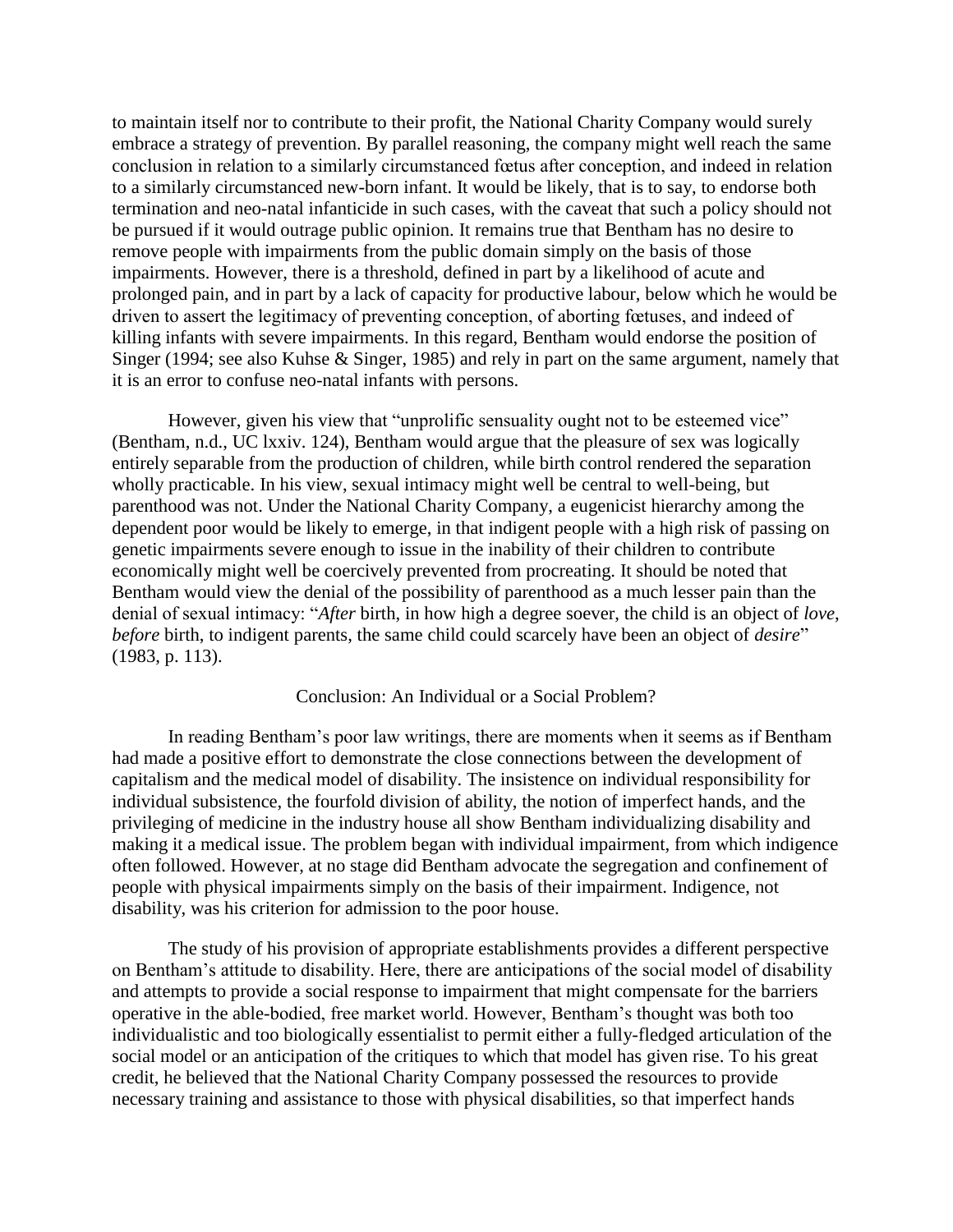could be rendered profitable. In addition, he was refreshingly frank about sex, neither infantilizing nor asexualizing people with physical impairments. However, it remains the case that like the social model whose central insight he anticipated, he presumed a hierarchy of disability according to productivity which itself remains problematic.

**Michael Quinn** is a Senior Research Associate at the Bentham Project at University College London, and has recently completed editing Bentham's *Writings on the Poor Laws*, 2 volumes, Oxford University Press, 2001 & 2009. He is currently editing Bentham's writings on political economy.

**Acknowledgements**: An earlier draft of this paper was delivered at a workshop "Revisiting the Institution: Fresh Perspectives on the History of Disability," at Leeds Humanities Research Unit, University of Leeds, in June 2006. I am grateful for helpful comments made by participants in the workshop, especially Professor Katrina Honeyman and two referees.

#### References

- Abberley, P. (1998). The spectre at the feast: Disabled people and social theory. In T. Shakespeare (Ed.), *The disability reader: Social science perspectives* (pp. 79–93). London: Cassell.
- Andrews, D. (1991).Two medical charities in eighteenth century London: The Lock Hospital and the Lying-in Charity for Married Women. In J. Barry and C. Jones (Eds.), *Medicine and charity before the Welfare State* (pp. 82–97). London and New York: Routledge.
- Barnes, C. (1998). The Social Model of Disability: A sociological phenomenon ignored by sociologists? In T. Shakespeare (Ed.), *The disability reader: Social science perspectives* (pp. 65–78). London: Cassell.
- Bentham, J. (n.d.) University College London Manuscript Collection, boxes UC i–clxxvi.
- Bentham, J. (1838). Of the Levelling System. In *The works of Jeremy Bentham, now first collected; Under the superintendence of his Executor, John Bowring*, 11 vols., 1838–43 (vol. i, 358–364). Edinburgh: William Tait.
- Bentham, J. (1983). *Deontology together with A Table of the Springs of Action and The Article on Utilitarianism* (A. Goldworth, Ed.). Oxford University Press.
- Bentham, J. (1996). *An introduction to the principles of morals and legislation* (J. H. Burns & H. L. A. Hart, Eds.). Oxford University Press.
- Bentham, J. (2001). *Writings on the Poor Laws: I* (M. Quinn, Ed.). Oxford University Press.
- Bentham, J. (2010). *Writings on the Poor Laws: II* (M. Quinn, Ed.). Oxford University Press.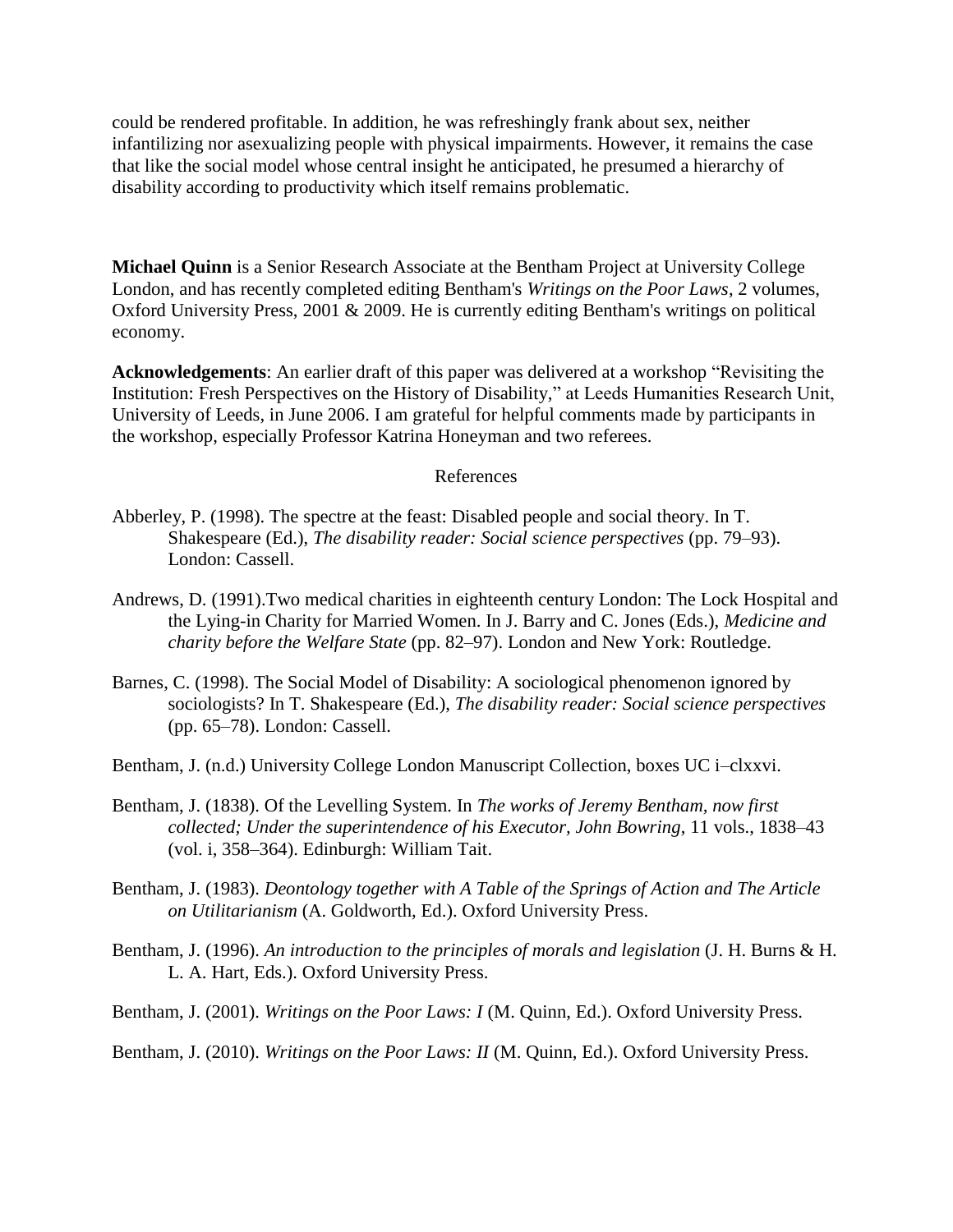- De Renzi, S. (2004). Policies of health: Diseases, poverty and hospitals. In P. Elmer (Ed.), *The healing arts: Health, disease and society in Europe, 1500–1800* (pp. 136–65). Manchester University Press.
- Foucault, M. (1973). *The Birth of the clinic: An archaeology of medical perception*. London: Tavistock Publications.
- Hughes, B. (2007). Being disabled: Towards a critical social ontology for disability studies. *Disability & Society*, *22,* 673–684.
- Hughes, B., & Patterson, K. (1997). The social model of disability and the disappearance of the body: Towards a sociology of impairment. *Disability & Society*, *12,* 325–340.
- Hunt, P. (1966). A Critical Condition. In P. Hunt (Ed.), *Stigma: the experience of disability* (pp. 145–159). London: Geoffrey Chapman.
- Jenner, M. (2004). Environment, health and population. In P. Elmer (Ed.) *The healing arts: Health, disease and society in Europe, 1500–1800* (pp. 284–314). Manchester: Manchester University Press.
- Jones, C. (1996). The construction of the hospital patient in early modern France. In N. Finzsch & R. Jutte (Eds.), *Institutions of confinement: Hospitals, asylums, and prisons in Western Europe and North America, 1500–1950* (pp. 55–74). Cambridge University Press.
- Kohrman, M. (2005). *Bodies of Difference: Experiences of disability and institutional advocacy in the making of modern China*. Berkeley and Los Angeles: University of California Press.
- Kuhse, H. & Singer P. (1985). *Should the baby live?: The problem of handicapped infants*. Oxford University Press.
- Lawrence, S. (1996). *Charitable knowledge: Hospital pupils and practitioners in Eighteenth Century London*. Cambridge University Press.
- More, T. (1965). *Utopia* (P. Turner, Trans.). Harmondsworth: Penguin.
- Morris, J. (Ed.). (1996). *Encounters with strangers: Feminism and disability*. London: Women's Press.
- Oliver, M. (1990). *The Politics of Disablement*. Basingstoke & London: MacMillan.
- Risse, G. B. (1996). Before the clinic was "born." In N. Finzsch & R. Jutte (Eds.), *Institutions of confinement: Hospitals, asylums, and prisons in Western Europe and North America, 1500–1950* (pp. 75–96). Cambridge University Press.
- Rose, N. (1994). Medicine, history and the present. In C. Jones and R. Porter (Eds.), *Reassessing Foucault: Power, medicine and the body* (pp. 48–72). London and New York: Routledge.